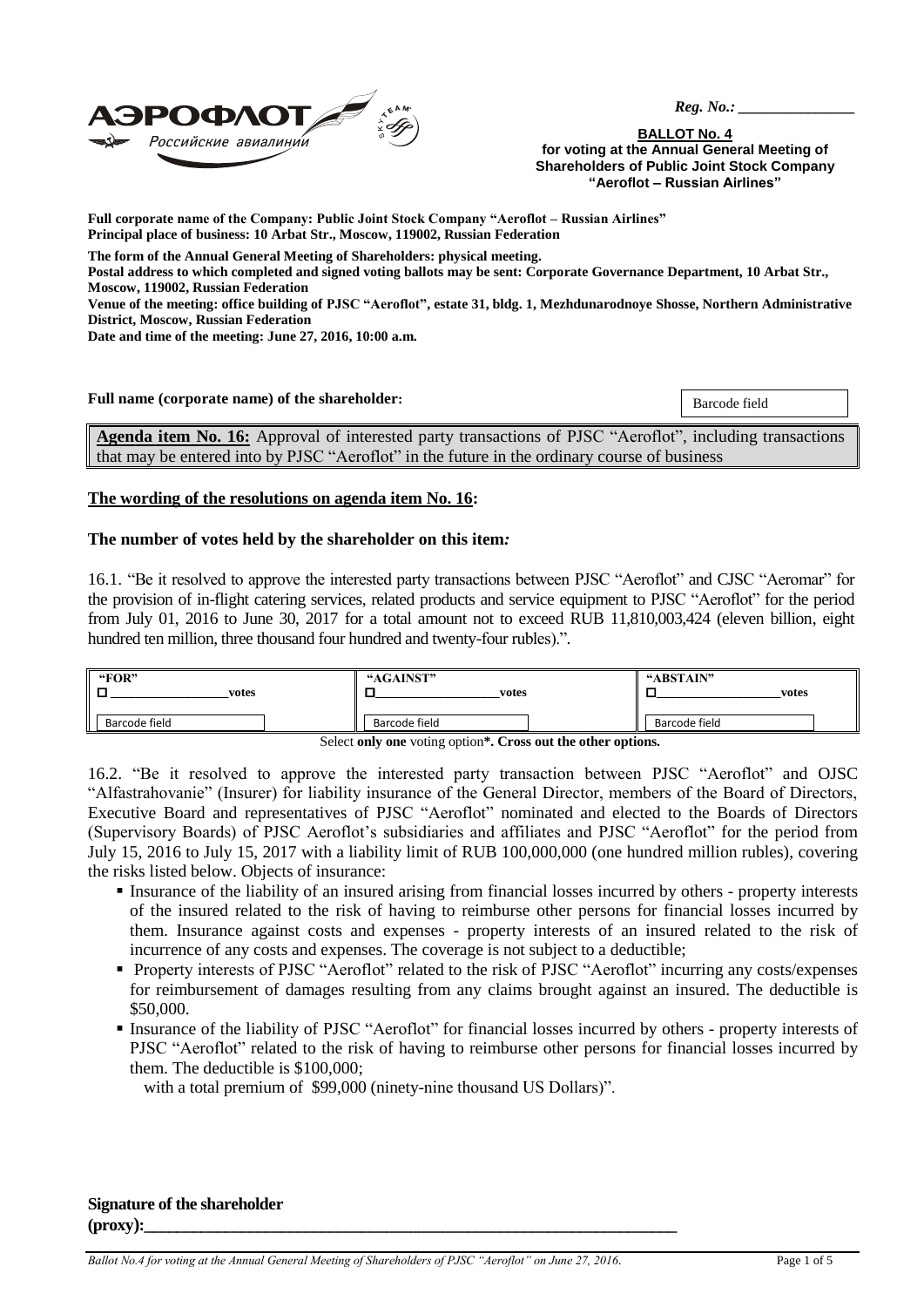| "FOR"<br>_<br>votes | "AGAINST"<br>votes | "ABSTAIN"<br>votes |
|---------------------|--------------------|--------------------|
| Barcode field       | Barcode field      | Barcode field      |

Select **only one** voting option**\*. Cross out the other options.**

16.3. "Be it resolved to approve the interested party transaction between PJSC "Aeroflot" and JSC "Rossiya Airlines" relating to commercial management by PJSC "Aeroflot" of the seat inventory on flights operated by JSC "Rossiya Airlines" (including pricing and sale of tickets for such flights) under the Code Share/Block Space Agreement based on a commuter (regional) air services model providing for publication of code-share flights in reservation systems under the code of PJSC "Aeroflot" – SU within the range of SU5950-6999 for the period from November 01, 2016 to October 31, 2017, for a total amount not to exceed RUB 65,000,000,000 (sixty-five billion rubles) (excluding VAT) for the projected operations volume of approximately 35,500 regional turnaround flights to be flown by JSC "Rossiya Airlines" over this period.".

| "FOR"         | "AGAINST"     | "ABSTAIN"     |
|---------------|---------------|---------------|
| votes         | votes         | votes         |
| Barcode field | Barcode field | Barcode field |

Select **only one** voting option**\*. Cross out the other options.**

16.4. "Be it resolved to approve the interested party transaction between PJSC "Aeroflot" and JSC "Aurora Airlines" relating to commercial management by PJSC "Aeroflot" of the seat inventory on a number of flights operated by JSC "Aurora Airlines" (including pricing and sale of tickets for such flights) under the Code Share/Block Space Agreement based on a commuter (regional) air services model providing for publication of code-share flights in reservation systems under the code of PJSC "Aeroflot" – SU within the range of SU5400-5799 for the period from November 01, 2016 to October 31, 2017, for a total amount not to exceed RUB 16,000,000,000 (sixteen billion rubles) (excluding VAT) for the projected operations volume of approximately 7,000 regional turnaround flights to be flown by JSC "Aurora Airlines" over this period.".

| "FOR"<br>votes                                                            | "AGAINST"<br>votes | "ABSTAIN"<br>votes |  |
|---------------------------------------------------------------------------|--------------------|--------------------|--|
| Barcode field                                                             | Barcode field      | Barcode field      |  |
| Select only one voting option <sup>*</sup> . Cross out the other options. |                    |                    |  |

Select **only one** voting option**\*. Cross out the other options.**

**Agenda item No.17:** 17. Approval of transactions, one of which is an interested party transaction, involving the financing of the acquisition of ten new regional jet aircraft between JSC "Sukhoi Civil Aircraft", JSC "Sberbank Leasing" and PJSC "Aeroflot"

# **The wording of the resolutions on agenda item No. 17:**

## **The number of votes held by the shareholder on this item***:*

17. "Be it resolved to approve a series of related transactions, one of which is an interested party transaction, involving the financing of the acquisition of ten new regional jet aircraft Sukhoi Superjet 100 (modification RRJ95B):

a) amending the contract for the supply of regional jet aircraft dated December 7, 2005 between PJSC "Aeroflot" and JSC "Sukhoi Civil Aircraft" (the "2005 Supply Contract") by concluding a supplemental agreement to the 2005 Supply Contract and entering into a tripartite Supply Contract between PJSC "Aeroflot", JSC "Sukhoi Civil Aircraft" and JSC "Sberbank Leasing" (the "2016 Supply Contract");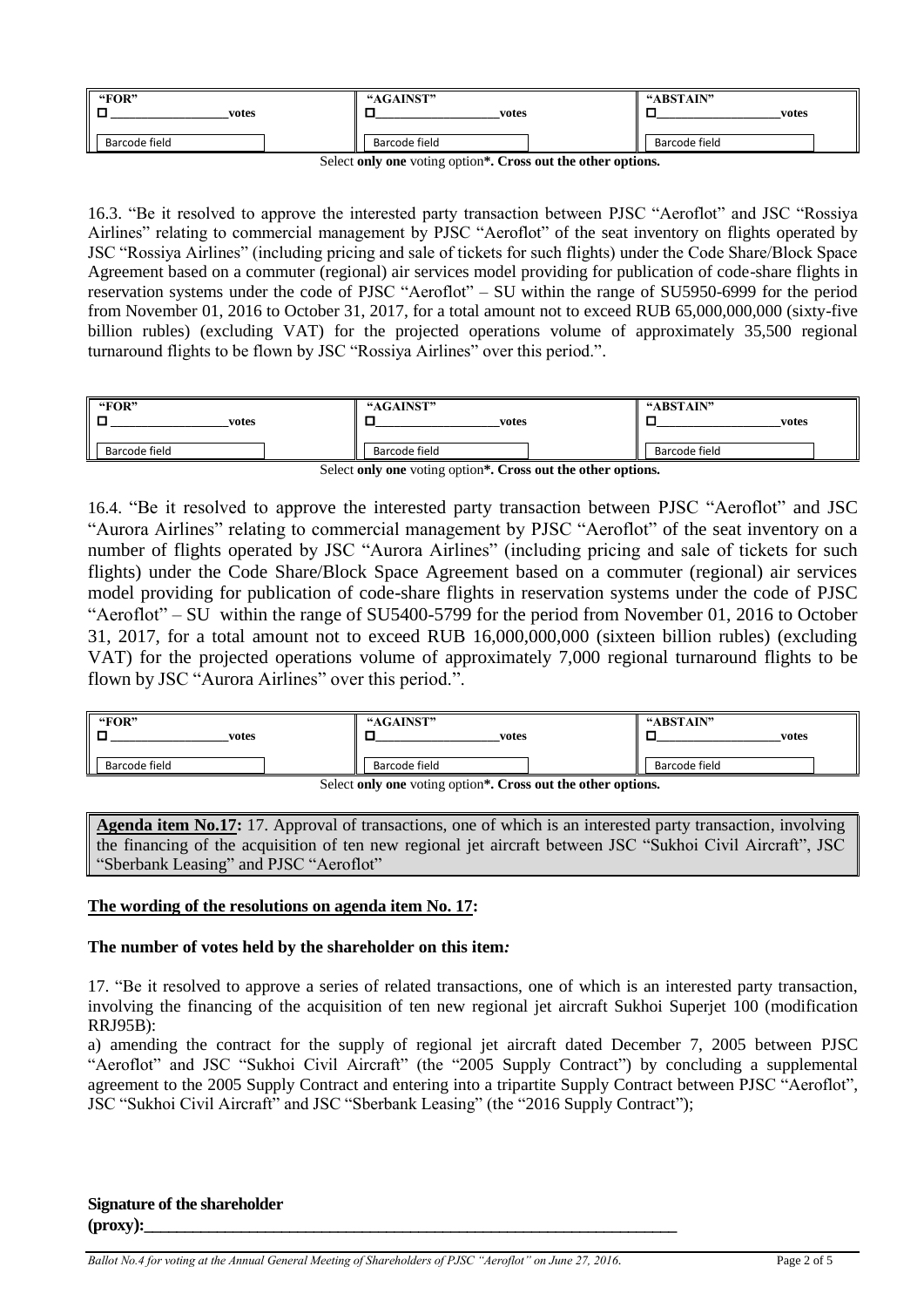b) for the acquisition of ten new regional jet aircraft Sukhoi Superjet 100 (modification RRJ95B) by PJSC "Aeroflot" from JSC "Sberbank Leasing" for temporary possession and use under a finance lease;

on the following material terms and conditions:

1.1. The rights and obligations of PJSC "Aeroflot" (Buyer) and JSC "Sukhoi Civil Aircraft" (Supplier) set forth in the 2005 Supply Contract shall be terminated as regards the delivery and transfer of ownership of the aircraft numbered from 21 to 30 to PJSC "Aeroflot" as per the "Delivery and Completion Schedule" under the 2005 Supply Contract (the "Aircraft") for subsequent delivery by JSC "Sukhoi Civil Aircraft" to JSC "Sberbank Leasing" under the 2016 Supply Contract and further provision to PJSC "Aeroflot" for temporary possession and use under a finance lease.

In all other respects (including with respect to the Aircraft for which the rights and obligations of the parties related to delivery and transfer of ownership to PJSC "Aeroflot" are terminated), PJSC "Aeroflot" shall have the rights and obligations of the Buyer under the 2005 Supply Contract, whereas JSC "Sukhoi Civil Aircraft" shall continue to be bound by all other obligations to PJSC "Aeroflot", including the obligation to provide personnel training, maintenance and repair services and support the operation of the Aircraft on the terms and conditions and in the manner set out in the 2016 Supply Contract.

1.2. With respect to each Aircraft for which ownership has been transferred to JSC "Sberbank Leasing" and which has been provided to PJSC "Aeroflot" for temporary possession and use under a finance lease, JSC "Sukhoi Civil Aircraft" shall, not later than 5 (five) business days from the date on which JSC "Sberbank Leasing" makes full payment for the purchase of the Aircraft, repay to PJSC "Aeroflot" the advance payments totalling \$524,480 (five hundred twenty-four thousand four hundred and eighty US dollars) which were previously made by PJSC "Aeroflot" to JSC "Sukhoi Civil Aircraft" under the terms and conditions of the 2005 Supply Contract.

1.3. If JSC "Sukhoi Civil Aircraft" delays the delivery and transfer of ownership of the Aircraft to JSC "Sberbank Leasing" as per the "Delivery Schedule" under the 2016 Supply Contract (the "Schedule"), causing a delay in the provision of the Aircraft to PJSC "Aeroflot" under a finance lease beyond the Schedule, provided that the delay is not due to Force Majeure or Total Loss ("Non-Excusable Delay") as defined in the 2016 Supply Contract, JSC "Sukhoi Civil Aircraft" shall pay to PJSC "Aeroflot" a penalty for delay in delivery of the Aircraft in the amount of \$13,000 (thirteen thousand US dollars) for each day of delay. The penalty shall accrue from the  $15<sup>th</sup>$  (fifteenth) day of the month following the month of delivery of the Aircraft and until the date when PJSC "Aeroflot" receives notice of the commencement of Technical Acceptance from JSC "Sukhoi Civil Aircraft" together with confirmation of acceptance of the Aircraft by an independent inspection organization.

1.4. Under the 2016 Supply Contract, JSC "Sukhoi Civil Aircraft" shall transfer ownership of the Aircraft to JSC "Sberbank Leasing" within the time limits specified in the Schedule, and JSC "Sberbank Leasing" shall take ownership of the Aircraft and pay for them an amount not to exceed \$247,983,900 (two hundred fortyseven million, nine hundred eighty-three thousand and nine hundred US dollars) and further provide the Aircraft to PJSC "Aeroflot" for temporary possession and use under a finance lease. The warranty obligations regarding the quality of the Aircraft (standard and special warranties) as well as personnel training, maintenance and repair services and support for the operation of the Aircraft shall be provided by JSC "Sukhoi Civil Aircraft" to PJSC "Aeroflot" directly.

Term of the 2016 Supply Contract: at least 144 months for each Aircraft from the date of its delivery to JSC "Sberbank Leasing".

1.5. The transaction for the acquisition of ten new regional jet aircraft Sukhoi Superjet 100 (modification RRJ95B) by PJSC "Aeroflot" for temporary possession and use under a finance lease shall be concluded on the following material terms and conditions set forth in the Finance Lease Agreement (hereinafter referred to as the "Lease Agreement"):

Parties to the transaction: PJSC "Aeroflot" (Lessee) and JSC "Sberbank Leasing" (Lessor).

Lease term: not to exceed 144 months for each Aircraft from the date of its delivery to PJSC "Aeroflot".

**Total amount of the transaction:** not to exceed \$416,970,000 (four hundred sixteen million nine hundred seventy thousand US dollars).

**Scheduled transfer of the Aircraft to PJSC "Aeroflot"**: from September 2015 to June 2016.

**Monthly lease payments/price of each Aircraft (A/C) (in US dollars, to be paid in rubles at the exchange rate set by the Central Bank of the Russian Federation on the date the Lessor pays the price of each Aircraft to the Supplier):**

**Signature of the shareholder (proxy):\_\_\_\_\_\_\_\_\_\_\_\_\_\_\_\_\_\_\_\_\_\_\_\_\_\_\_\_\_\_\_\_\_\_\_\_\_\_\_\_\_\_\_\_\_\_\_\_\_\_\_\_\_\_\_\_\_\_\_\_\_\_\_\_\_\_**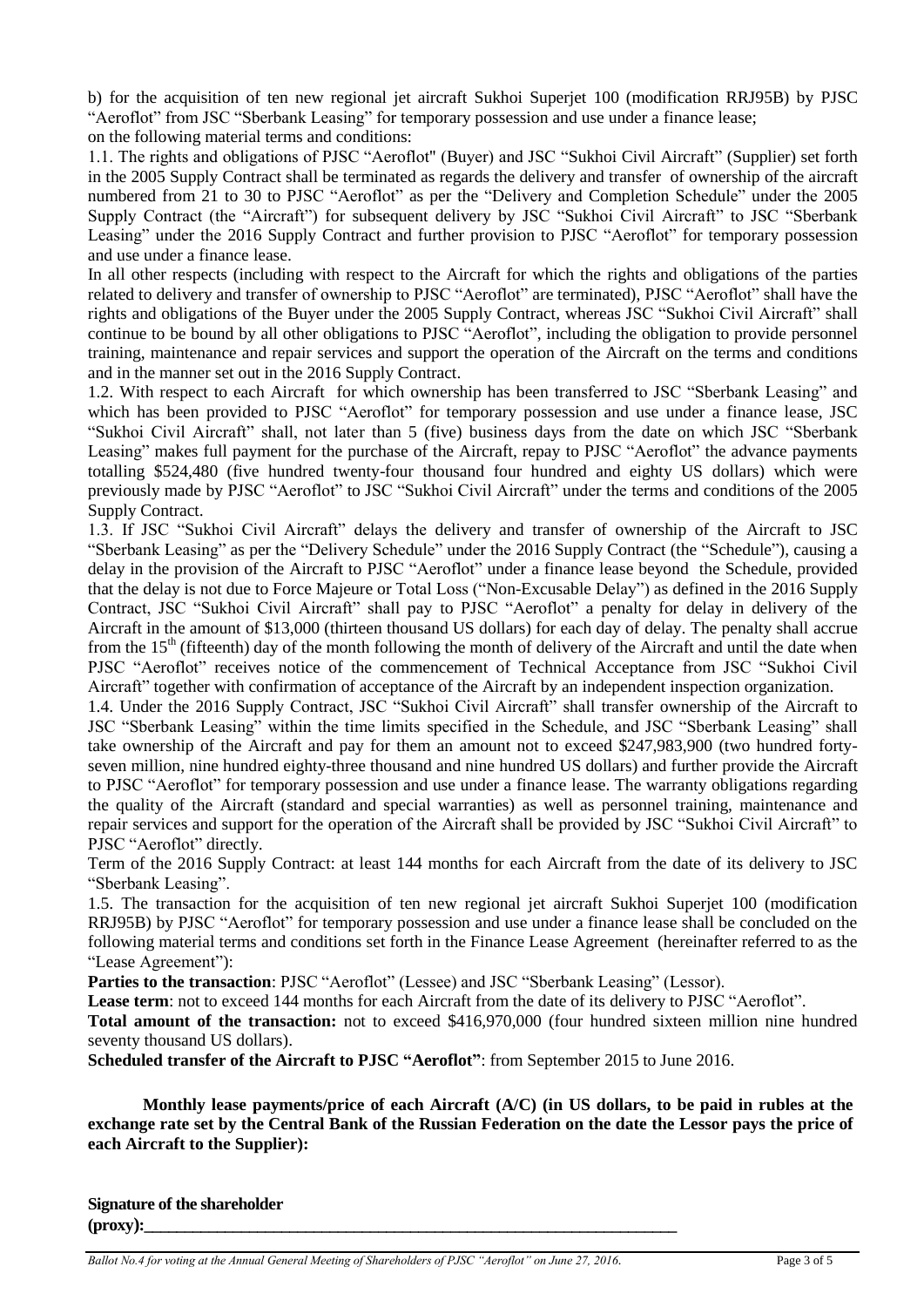| $A/C$ No.                  |               |               |               |               |               |
|----------------------------|---------------|---------------|---------------|---------------|---------------|
| A/C Price                  | 24,619,968.59 | 24,662,005.63 | 24,699,791.53 | 24,739,734.88 | 24,777,520.80 |
| Amount of lease<br>payment | 185,664.10    | 185,981.12    | 186,266.07    | 186,567.29    | 186,852.24    |
| $A/C$ No.                  |               |               |               |               | 10            |
| A/C Price                  | 24,819,621.60 | 24,857,407.50 | 24,895,949.12 | 24,936,648.20 | 24,975,189.82 |
| Amount of lease<br>payment | 187,169.74    | 187,454.68    | 187,745.33    | 188,052.25    | 188,342.90    |

**Insurance:** PJSC "Aeroflot" shall, at its own expense, procure insurance for each Aircraft against the risk of loss and damage and aviation liability insurance with a combined single limit of liability to passengers and third parties of not less than \$400,000,000 (four hundred million US dollars) each occurrence.

**Standby letter of credit:** PJSC "Aeroflot" shall furnish a bank guarantee for an amount equal to two monthly lease payments per Aircraft for each Aircraft.

**Purchase option:** PJSC "Aeroflot" has the right to purchase each Aircraft before the expiration of the lease at a price equal to the break-up fee to be determined by the parties according to the schedule of lease payments on the date of purchase of the Aircraft, but not to exceed \$27,338,862 (twenty-seven million, three hundred thirty-eight thousand, eight hundred and sixty-two US dollars).

**Additional costs:** In the event that the Central Bank of the Russian Federation sets its key rate above 14% or a new cap (the "Marginal Key Rate") is set by the rules of granting subsidies to Russian leasing companies approved by Government Resolution No.1073 dated October 22, 2012 after this decision is adopted by the Board of Directors, PJSC "Aeroflot" shall make an additional payment to JSC "Sberbank Leasing" for each period of time between two consecutive monthly payments for the Aircraft (the "Settlement Period") during which the key rate exceeded the Marginal Key Rate by no more than 100 percentage points, in the amount calculated according to the formula agreed by the parties in the Lease Agreement, but not more than \$23,120 (twenty-three thousand one hundred and twenty US dollars) for each Settlement Period.

If the key rate exceeds the Marginal Key Rate by more than 100 percentage points, PJSC "Aeroflot" shall be entitled to refuse to make the additional payment due to the key rate exceeding the Marginal Key Rate by more than 100 percentage points, and JSC "Sberbank Leasing" shall have the right to terminate the Lease Agreement.

**Early termination of obligations in the event that PJSC "Aeroflot" incurs significant indebtedness:** JSC "Sberbank Leasing" shall be entitled to terminate its obligations under the Lease Agreement without resorting to the courts by declaring the unilateral repudiation of the Lease Agreement if PJSC "Aeroflot" has an overdue debt to third parties, which has been called for payment, under credit, loan, aircraft lease or finance lease agreements in a total amount equal to or greater than \$100,000,000 (one hundred million US dollars), or in an amount equal to or greater than \$50,000,000 (fifty million US dollars) under the following agreements: loan agreements, revolving/non-revolving credit facility agreements, bank guarantee agreements, suretyship agreements, agreements on futures transactions in the financial markets, which have been (may be) concluded during the term of the Lease Agreement between PJSC "Aeroflot" and PJSC "Sberbank of Russia".".

 $\Box$ -mark indicating that the voting is done by proxy issued in relation to shares transferred after the record date for the General Meeting.

 $I$ - mark indicating that the voting is done in accordance with the instructions of the acquirers of shares transferred after the record date and/or instructions from the owners of depository securities.

**\_\_\_\_\_\_\_\_\_\_\_\_\_\_\_\_\_\_\_\_\_\_\_\_\_\_\_\_\_\_\_\_\_\_\_\_\_\_\_\_\_\_\_\_\_\_\_\_\_\_\_\_\_\_\_\_\_\_\_\_\_\_\_\_\_\_\_\_\_\_\_\_\_\_\_\_\_\_\_\_\_\_\_\_\_\_**

*-* mark indicating that part of shares have been transferred after the record date for the General Meeting..

#### Signature of the shareholder (proxy):

**(If voting by proxy, indicate who issued the proxy and the date the proxy was issued)**